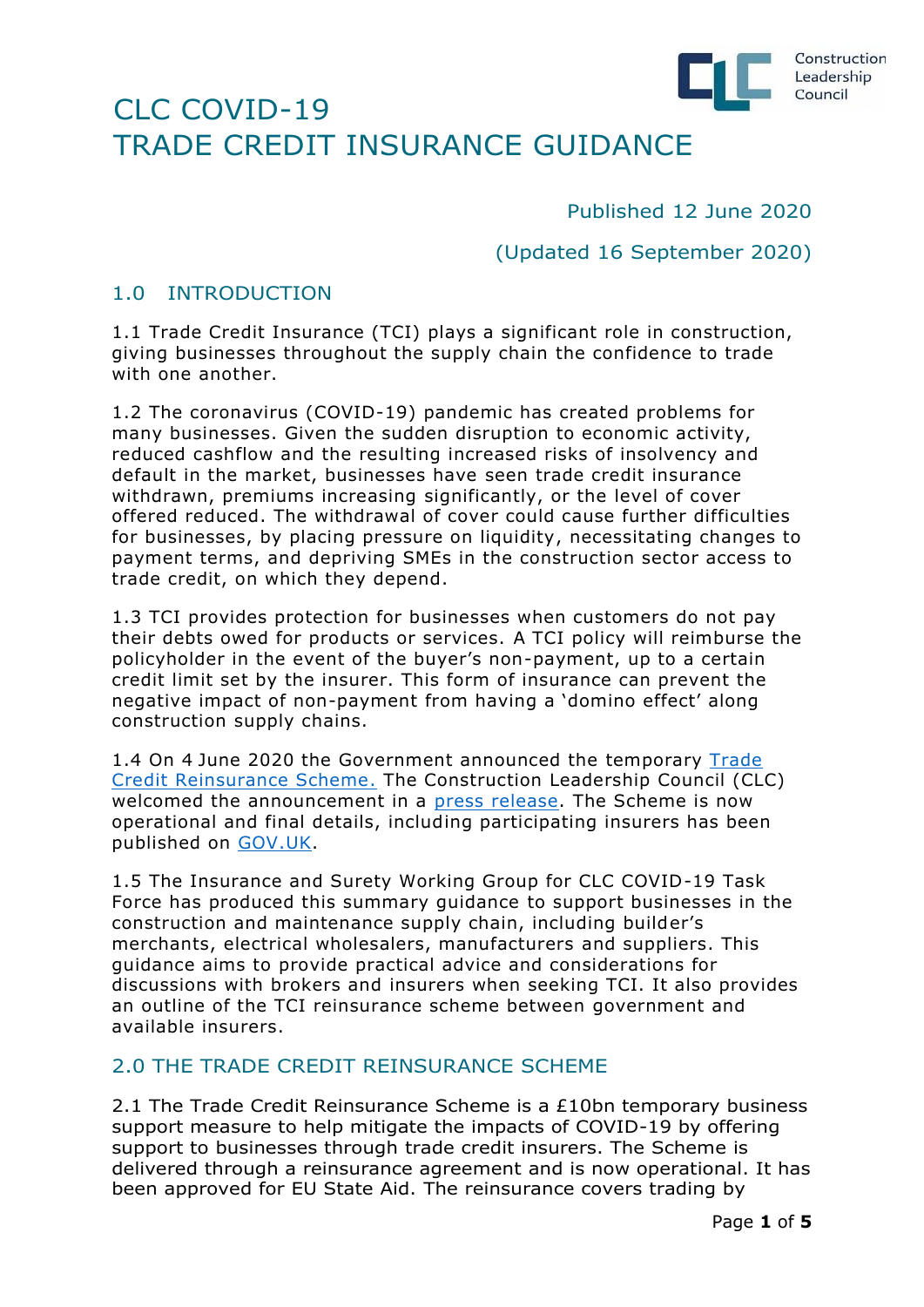domestic firms and exporting firms with payment terms of up to 2 years.

2.2 Government will reinsure 90% of insurance claims up to a cap of £3bn total industry insurer losses and 100% of claims between £3bn and £10bn of total insurer losses. The Government will receive 90% of gross policy premiums and return 35% of these premiums to insurers to cover their costs.

2.3 Final details of the [Scheme Rules](https://www.gov.uk/government/publications/trade-credit-reinsurance-scheme) have been published and require participating insurers to comply with certain undertakings regarding the conduct of their business during the period of the scheme. This includes conditions that they will forgo profits and not pay dividends or bonuses for senior staff for their reinsured TCI business.

2.4 The participating insurers are:

- American International Group UK Limited
- Atradius UK
- Coface UK Branch
- CREDENDO SHORT-TERM NON-EU RISKS
- Euler Hermes UK, a branch of Euler Hermes SA (NV)
- Markel International Insurance Company Limited
- Nexus Trade Credit
- QBE UK Limited and QBE Europe SA/NV
- Zurich Insurance plc.

2.5 The reinsurance will be temporary, backdated to 1 April and lasting until 31 December 2020 subject to possible extension at government discretion and insurer agreement. It will be followed by a joint Department for Business, Energy and Industrial Strategy (BEIS)/Her Majesty's Treasury (HMT) review of the TCI market to ensure it can best support businesses in future.

2.6 The scheme is also complementary to the export credit insurance routinely provided by UK Export Finance (UKEF) as part of the Government's support for exporters. UKEF will continue to provide credit insurance related to export contracts, which cannot be supported by the private insurance market.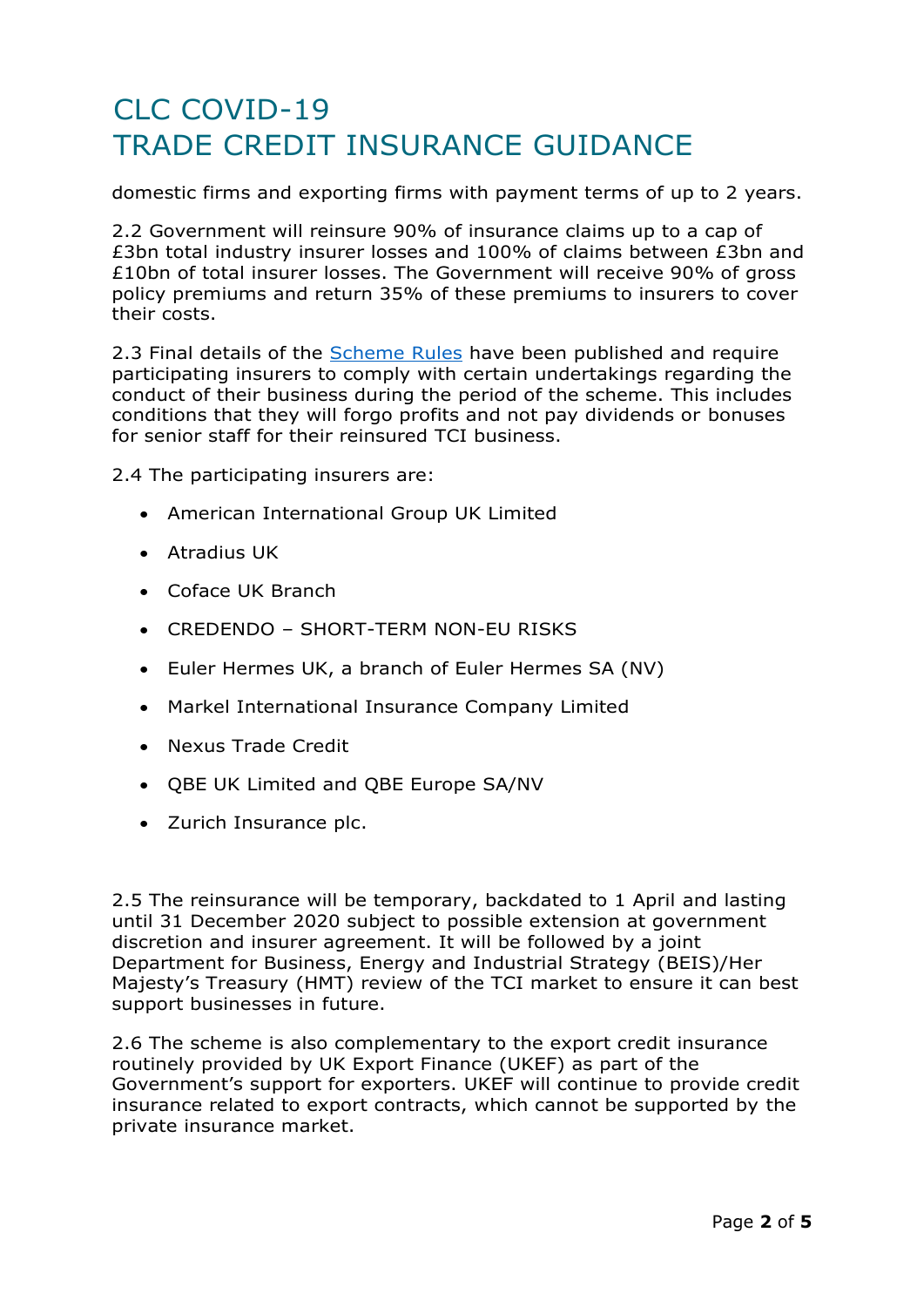### 3.0 TRADE CREDIT INSURANCE

3.1 Businesses in the Construction sector do not need to apply directly to the scheme. They will apply to their insurance company as normal. Support is administered directly between the Government and those trade credit insurance providers that have signed up to the scheme.

3.2 The scheme will not affect UK construction businesses' eligibility for other business support measures during the COVID-19 pandemic including the Coronavirus Job Retention Scheme (CJRS) and Coronavirus Business Interruption Loan Scheme (CBILS) etc.

3.3 It is hoped that the reinsurance scheme will increase confidence and allow as many UK businesses in the construction sector as possible to continue to access TCI throughout this period of economic disruption. However, insurers are expected to continue to take responsible underwriting decisions – maintaining their underwriting standards and risk management practices, to ensure that support is offered to businesses that can trade out of the current situation. As a result, there may be some circumstances where it is appropriate for a business' credit limits to be reduced or withdrawn.

3.4 Those companies who purchase credit insurance are urged to discuss your situation with the relevant insurer or specialist credit insurance broker. If a company feels that their coverage has been withdrawn unfairly they should discuss reinstating cover or look to arrange new cover under the same conditions as their previous coverage. When appealing credit limit decisions additional value will be placed on obtaining up-to-date details of trading and, in particular, liquidity and access to funding facilities. The risk environment is changing rapidly and continuously. Businesses are urged to establish and maintain collaborative relationships.

3.5 To assist discussions the following checklist offers a useful point of reference. It is not exhaustive but may assist in the preparation and presentation of information to credit insurance underwriters.

#### 4.0 CHECKLIST

4.1 As more normal patterns of trading gradually resume there is a recognition that, in most cases, balance sheets will have weakened considerably. Supplying underwriters with up-to-date information on the financial performance of your business will therefore be of particular importance over the coming months. Following consultation with underwriters, this information should include: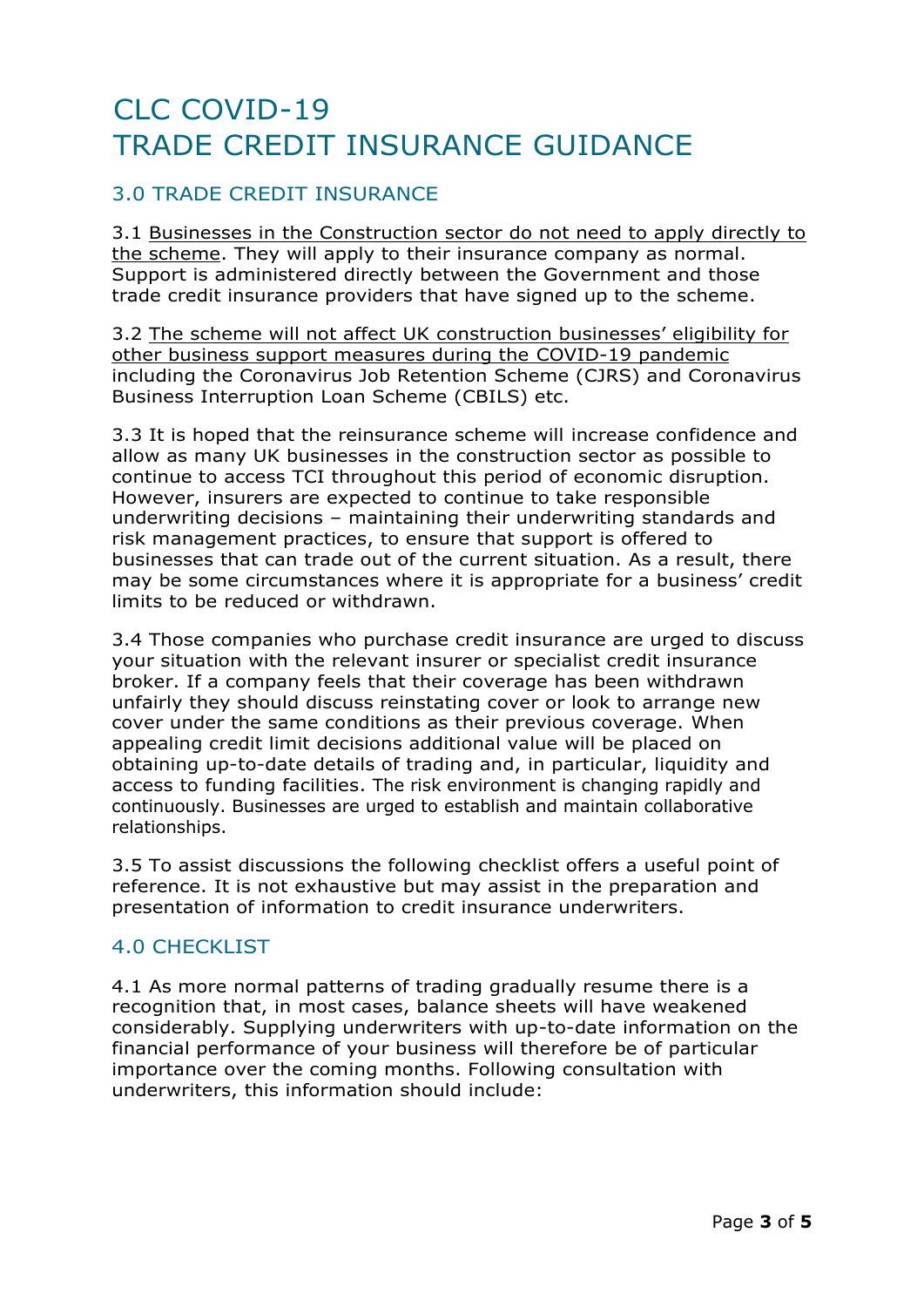### A. Immediate impact of coronavirus (COVID-19) on the business

- What do weekly turnover levels look like compared to normal trading?
- What changes were made to business operations?
- Pipeline/order book/activity levels
- Strategy short and medium term.

#### B. Extent to which coronavirus (COVID-19) government supported facilities have been utilised

- Coronavirus Business Interruption Loan Scheme<sup>1</sup> value and term, security required
- Bounce Back Loan Scheme<sup>2</sup> value and term, security required
- VAT deferral<sup>3</sup> positive impact on monthly overheads
- Coronavirus Job Retention Scheme<sup>4</sup> number of staff furloughed and positive impact on monthly overheads
- Business rates relief<sup>5</sup> impact on monthly overheads.

#### C. Up-to-date management accounts

- Balance sheet
- Profit and Loss.

#### D. Cash flow forecast

• Details of available facilities and headroom including high/low points and current available cash.

#### E. Covenants

• Agreements with banks/lenders regarding any covenant holidays, revised agreements.

<sup>1</sup> <https://www.gov.uk/guidance/apply-for-the-coronavirus-business-interruption-loan-scheme>

<sup>2</sup> <https://www.gov.uk/guidance/apply-for-a-coronavirus-bounce-back-loan>

<sup>3</sup> <https://www.gov.uk/guidance/deferral-of-vat-payments-due-to-coronavirus-covid-19>

<sup>4</sup> <https://www.gov.uk/guidance/claim-for-wages-through-the-coronavirus-job-retention-scheme>

<sup>5</sup> <https://www.gov.uk/apply-for-business-rate-relief/small-business-rate-relief>